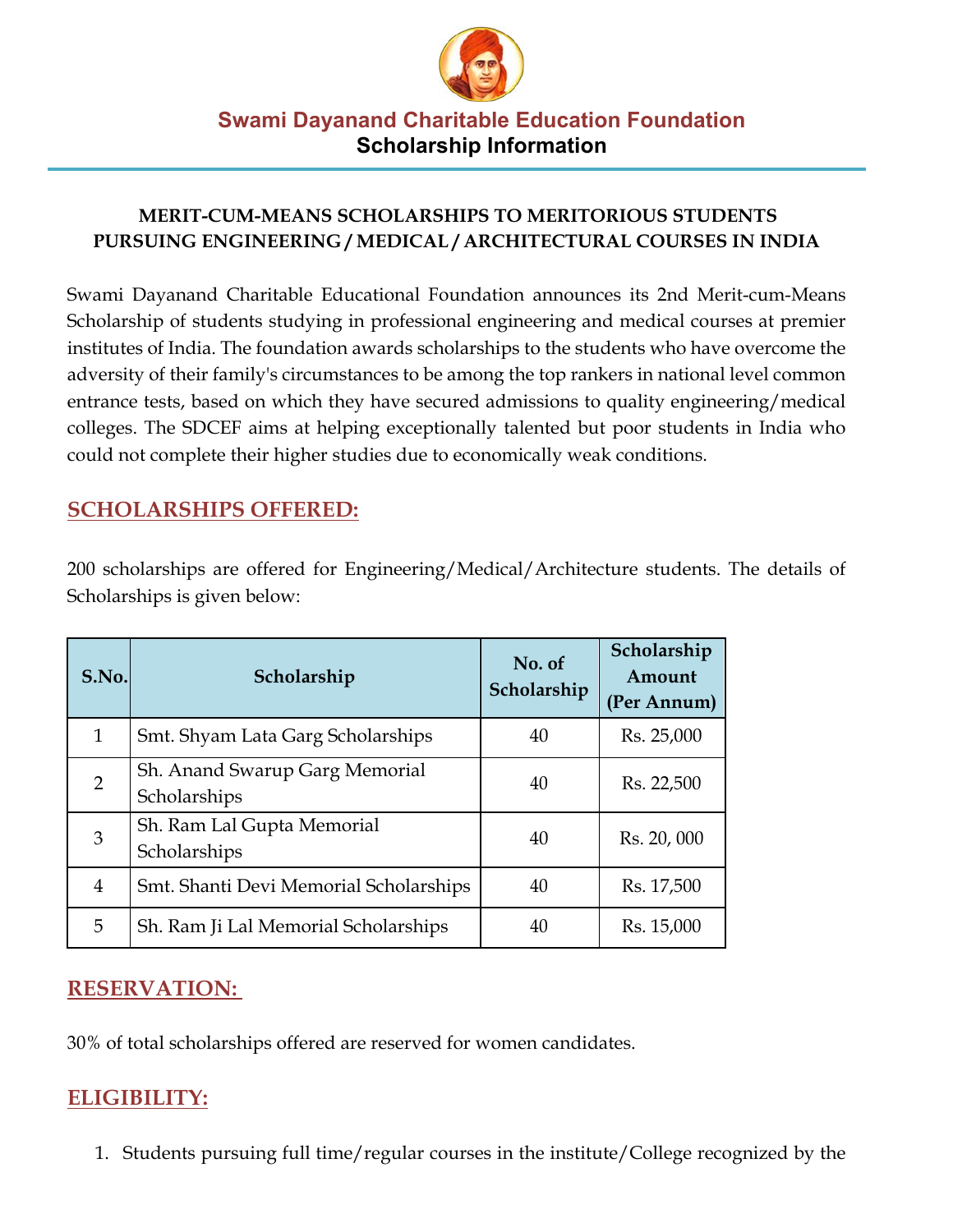

AICTE/State Education Board/MCI.

a) **Engineering:** Candidate should be a graduate engineering in IITs or NITs.

b) **Medical:** Candidate studying Undergraduate medical courses in the Govt. College for which they have taken admission by passing Competitive Examination conducted by Central/State Boards. A proof of rank will be submitted for applying scholarships. c) **Architecture:** Candidate should be studying in the Govt. College for which they have taken admission by passing Competitive Examination conducted by Central/State Boards. A proof of rank will be submitted for applying scholarships.

- 2. Candidate must have secured 70% marks in 12th class.
- 3. The scholarship is opened to all years of UG courses.
- 4. Grade Point Average should be atleast 6.5 in 10 points scale system.
- 5. Gross annual income of family of the candidate from all sources should not be more than Rs. 4.00 lacs per annum. Students having lowest family income shall be given preference in the ascending order. Income certificate should be got issued from appropriate civil authorities of the State/UTs/Central Governments whose details have been specified under the head 'Submission of Documents by Applicants'. **Any Affidavit submitted as Income Proof shall not be accepted**.
- 6. The age limit of the applicant is maximum 25 years as on  $1<sup>st</sup>$  of October, 2016 for the Academic Session.
- 7. The candidates should not be availing or intend to avail any other financial assistance/scholarship from any other source.

# **HOW TO APPLY:**

- **1.** Interested students meeting above eligibility criteria can apply online by logging on to www.swamidayanand.org. The receiving of **online applications will start from 15.09.2016 and end on 15.10.2016.** Once the online application is submitted by an applicant, the system will generate a unique Registration Number. The applicants should note down this number and also take a print out of this Online Registered Application Form for future reference/correspondence. An e-mail message on the e-mail address given in the online application will be generated automatically as a token of confirmation of submission of your Online Application Form.
- 2. Complete application form with all the supporting documents as mentioned in the application form should be duly certified by their Head/Principal/Dean of the Institute/ College, should reach the designated address.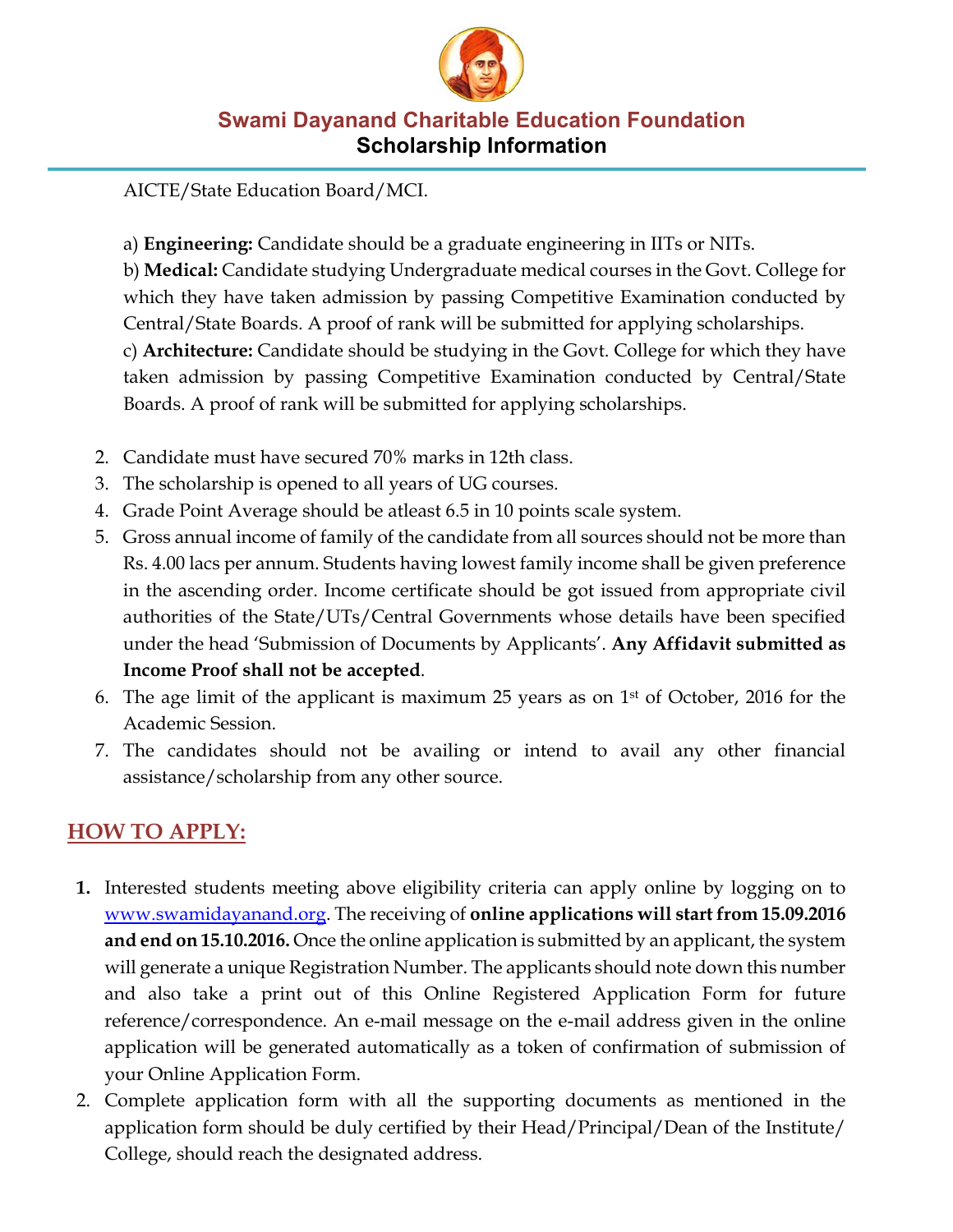

- 3. Alongwith the documents, Students have to submit an essay, in his own handwriting on **"How will I spend Scholarship money to improve my college education"** (Not more than 300 words).
- **4. A scholarship holder under this scheme will not hold any other scholarship / stipend / financial aid from any other source**. The payment of Scholarship will be sent to selected scholars on six monthly basis. The SDCEF reserves the right to reject any application as well as discontinue the scholarship at any time without giving any notice/assigning any reason. The foundation also reserves the right to cancel/modify/change any provision/guideline/criteria/conditions of the scheme in full or in part at any point of time.
- **5.** For any queries, you may call us on our telephone numbers or send us an email.

| Address : | Scholarship Officer                            |  |  |
|-----------|------------------------------------------------|--|--|
|           | Swami Dayanand Charitable Education Foundation |  |  |
|           | $C/\sigma$ AG Furnace Improvements             |  |  |
|           | K-33, Ground Floor, Kalkaji                    |  |  |
|           | New Delhi - 110019                             |  |  |
| Tel.:     | 011-40588693/40588696 (Extn. 208)              |  |  |
|           | (Monday to Friday between 9 a.m. to 5 p.m.)    |  |  |
| Email:    | swamidayanandcef@gmail.com                     |  |  |

# **SUBMISSION OF DOCUMENTS:**

All the applicants should submit the required documents along with a print out of the Registered Online Application Form duly signed for scrutiny/verification. The application must be verified by the Dean/Principal/Head of the institute. (or the students may attach Bonafide certificate).

#### **Documents to be submitted with the application form:**

- a) Copy of  $10<sup>th</sup>$  and  $10+2$  mark sheets.
- b) Copy of Rank card of entrance examination
- c) Copy of Fee Receipt submitted by the student or Admission letter, in case of student who have taken admission this year.
- d) Two recent passport size photograph taken in last six months.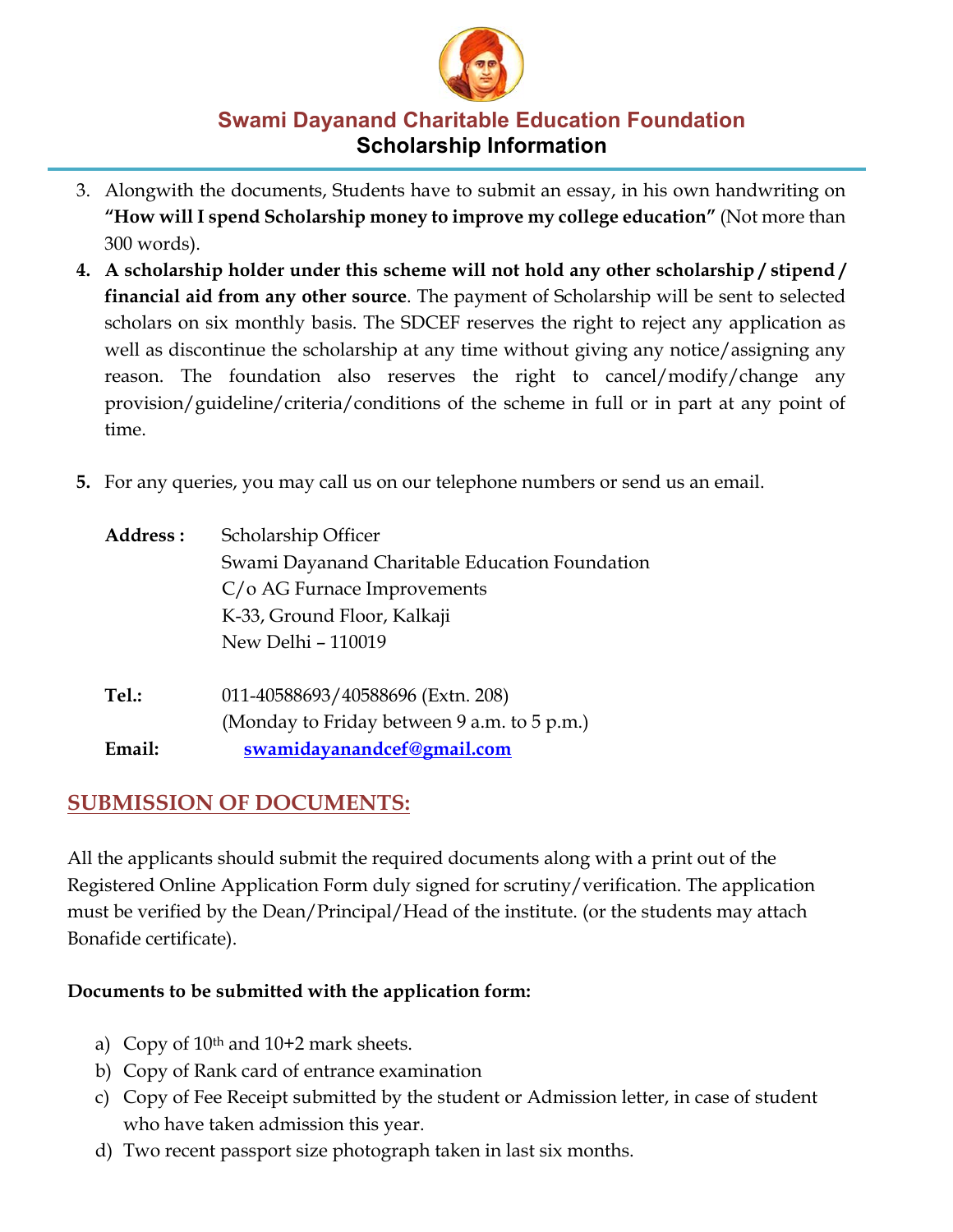

- e) Certificate of family income / BPL certificate / Certificate from local panchayat office for proof of annual family income / ITR
- f) Copy of ration card or ID proofs of parents

If the detail provided in the online application is found to be incorrect  $\&$  does not match with the submitted documents, the application of such applicants shall be summarily rejected and no correspondence shall be made / entertained in this regard.

The required documents in a sealed cover should be sent by **Speed Post** or **Registered Post** only at the designated address and reach us **ON or BEFORE 25th October 2016.** Documents received after the due date shall not be accepted.

# **GENERAL INFORMATION & CONDITIONS:**

- 1. Criterion for selection will be merit and family's income. Applicants should fill in the same name (with same spellings) which appears in the mark sheet/certificate/degree of qualifying examination.
- 2. If documents of any applicant are not complete or proper, his/her application shall be rejected and no intimation on this account shall be given to such applicants.
- 3. All the documents to be submitted by applicants should be got attested from Principal/Head of the institution where the student is studying.
- 4. Applicants can hold their bank account in the branch of any Nationalised Bank (in India) having Core Banking Facility. Applicants should have the savings bank account in their names (joint bank account with parents/guardians in case applicant is minor) and selected candidates will submit attested copies of bank documents when required by the foundation.
- 5. Students are advised to apply the applicant in time and not to wait for the last date. The Foundation will not be responsible for and delay in the post.
- 6. For any information/queries, the students may contact to the foundation operating 5 days a week (Monday to Friday) from 9.00 AM to 5.00 PM, except for Holidays.
- 7. Selection of candidates will be made on the basis of their performance in the class XII in case of admission to Engineering/MBBS/Architecture courses (first year students). The Foundation has discretion to alter or discontinue the scholarship without any notice.
- 8. Applicants will have to provide valid  $\&$  active e-mail address  $\&$  mobile number in their online application form & keep checking their personal e-Mail / Mobile SMS. The eligible students will be intimated through email or at the address mentioned in the form.